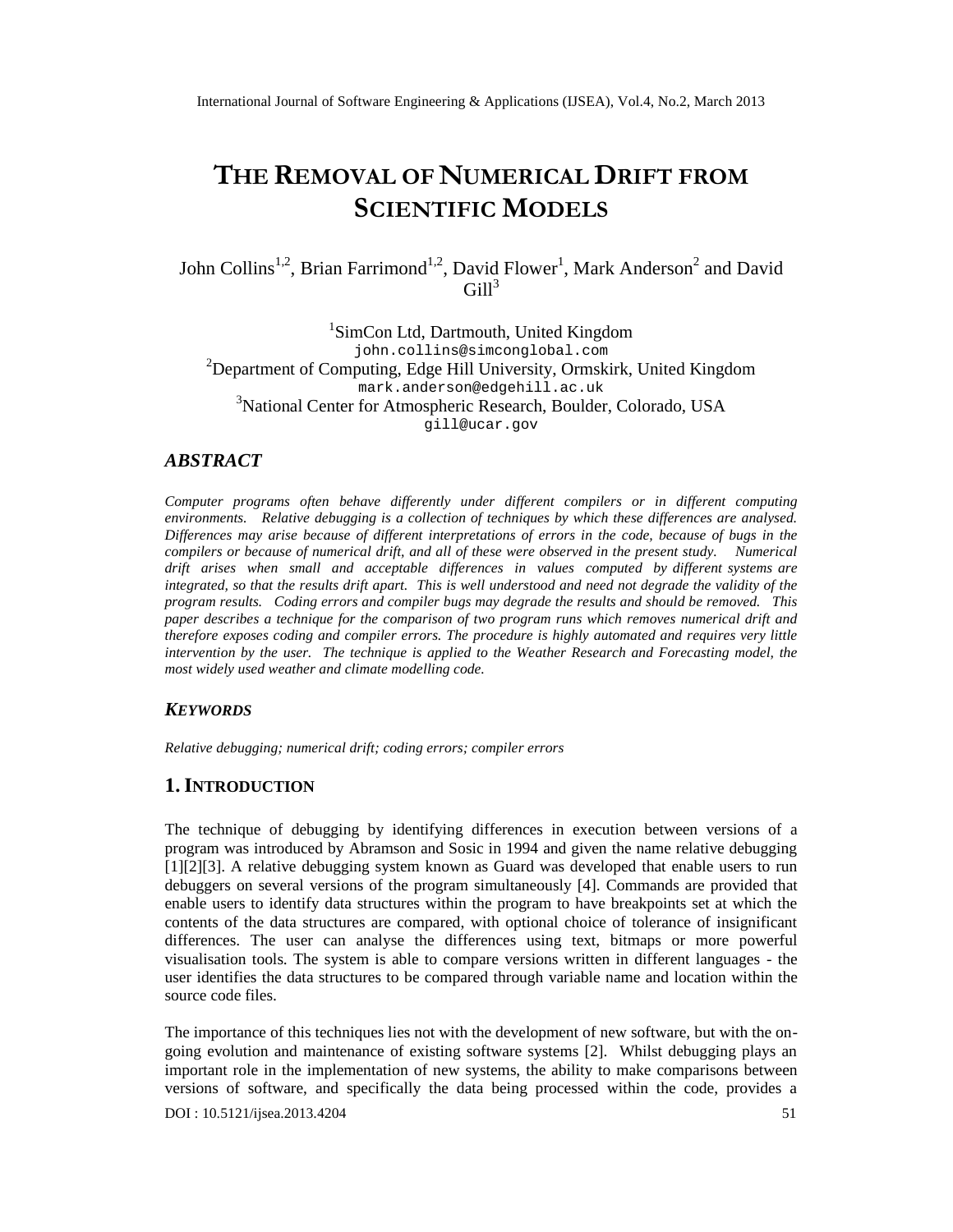powerful mechanism for ensuring that the software is delivering consistent and correct results throughout its existence. This is achieved through the comparison of values between a reference program and a development program (Figure 1).





Abramson et al [2] describe the successful application of a relative debugging technique for a program running in a sequential and a parallel environment. Their technique requires the user to specify specific data structures to be compared during the different program runs. A difficulty of the technique is that numerical drift will eventually cause any assertion that the data structures are similar to fail. Also, there may be appreciable labour in choosing and specifying the appropriate data structures. Both issues are addressed in the technique described within this paper.

#### **1.1. Numerical Drift**

Numerical drift between runs of the same program in different computing environments occurs because of the integration of small differences in the results of floating point computations. These differences are to be expected. There are, at least, three reasons why they should occur:

i. different systems may use different floating point representations for numbers with different precision. The results of floating point computations are therefore often slightly different. Differences from this cause are now relatively uncommon because most computers use the same format of IEEE floating point numbers;

ii. different compilers may make different choices in the order of evaluation of terms in floating point expressions. The order of evaluation is usually strictly defined by, for example, the Fortran standard [5]. However, optimising compilers may sometimes violate the standard in the interests of efficiency;

iii. different compilers may make different choices of variables or quantities to be held in the processor registers. The processor registers of a typical PC chip are 10 bytes long. Values written to memory are 8 or 4 bytes long. The additional precision of values held in registers may be integrated to cause drift.

The objective of this study is to remove numerical drift. Any remaining differences between environments are likely to be the result of coding or compiler errors.

## **2. RELATED WORK**

The Guard system was developed as a means of implementing automated relative debugging [2]. The project was driven by the fluid nature of software development for scientific modelling in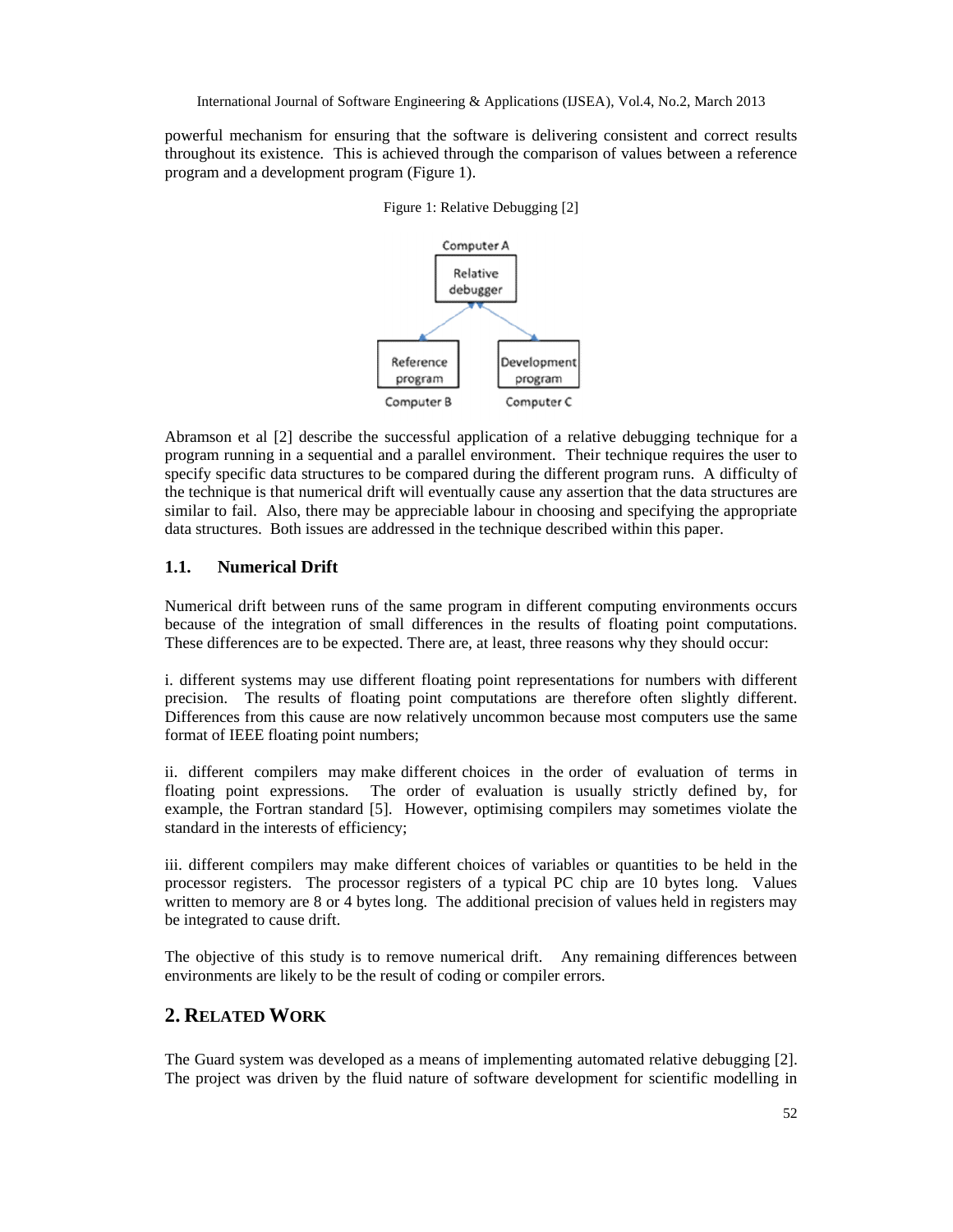which a community contributes towards the on-going development of the model. The community would generally consist of academics who have a different programming philosophy from those who program on engineering models [6], and thereby require a mechanism to ensure that the results generated by incremental changes to the model implementation do not contain significant differences.

The implemented system was successful in the hands of those users familiar with the code and likely causes of error. However, it suffered from a number of drawbacks which the system described in this paper aims to overcome. It has been argued that the automation in the Guard system is somewhat limited [7], in that Guard is deployed to perform comparisons. Further extensions have been proposed which extend the functionality to backtrack and re-execute code [8][9].

In looking for possible bugs, the user declares assertions to specify which data structures to monitor and where in the code they are to be compared (Abramson et al. 1995). The point in the code where a comparison is made that result in significant differences is unlikely to be the point where the differences are being generated. If differences are indeed detected then further work is required to pin down the cause of the differences, for example by introducing further monitoring points. The user's experience and intuition are required to make the detection of the location of the generation of differences efficient. Visualisation tools are used to help the user interpret and identify the cause of differences in these circumstances.

The differences may be spurious; for example, the result of numerical drift between the executions of the two versions. Valid discounting of the effects of numerical drift depends on the experience of the user. In contrast the system described in the current paper automatically removes the effect of numerical drift.

Later improvements to the Guard system (given the name DUCT) have focussed on attempting to automate the creation of assertions aimed at identifying the cause of differences[10][11]. The variables that are used to generate the values in the variable under investigation are recognised as the source of the differences. They are automatically identified and chains of preceding variable assignments that contribute to the values they hold when being used to modify the target variable are created. From these chains, further assertions are generated. Although this technique moves the user to the source of the generation of differences it still depends on the user's intuition regarding potential data structures where differences might occur. A technique that systematically examines every variable's assignment is capable of detecting differences caused by errors not expected by the user. This would be a full automation of the procedure rather than the hybrid presented by DUCT. The system described in this paper provides such a technique by identifying automatically the locations in the code where all significant differences are generated.

The Guard system is able to compare programs written in different languages because the user explicitly identifies the data structures in each to be compared and where in their source code files to compare them. The system described in this paper works only for programs written in Fortran since it depends upon a semantic analysis and automatic code modifications provided by the tool kit, WinFPT .

An alternative relative debugging project, HPCVL [7], has considered the limitations in Guard relating to the identification of equivalent variables in the reference and development programs. As identified, the variable names may differ between the two versions of the code which would make the comparison difficult, if not impossible. In order to overcome this, a template which adopted a labelling mechanism was implemented. This required the source code to be manually amended to include calls to library functions which could be included or removed by preprocessing the code. Whilst this provides a powerful means by which two programs can be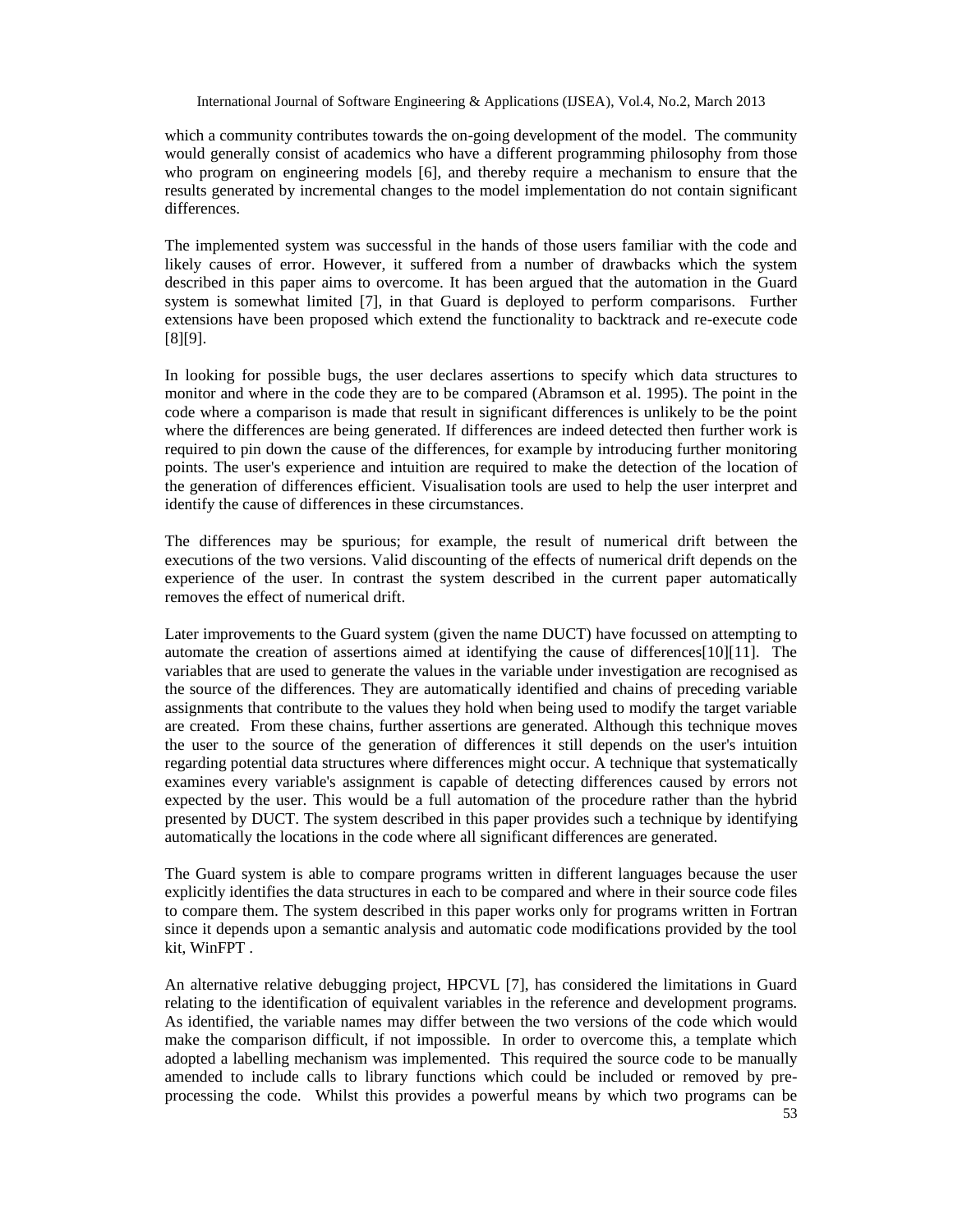compared, even should they be written in different languages, it does have the limitation that the source code needs to be manually amended and also an acknowledged issue that the processing may require a large amount of disk space [7].

Guard, DUCT and HPCVL represent important developments in relative debugging. However, each has limitations in terms of implementation or functionality. HPCVL required users to manually instrument source code to function and DUCT is not a fully automated system. The relative debugging techniques previously described by Abramson, Sosic and Watson [3] and in the related studies are labour intensive. It is not practicable to apply such techniques to large scientific modelling software, such as the WRF model considered in this paper. These earlier techniques require deep knowledge of the target program, intuition and some luck to succeed in identifying areas where problems are likely to occur. There is a danger that the users will only find the errors they expect to find and will miss the unexpected, such as compiler errors and differences. The technique described here is able to look for differences in the entire program, even programs as large as WRF, with no need for manual intervention. It is also able to monitor execution coverage automatically so that test runs can be fine-tuned to maximise coverage of the code as it is debugged.

The functionality of Guard is centred on comparison of versions of programs. In any non-trivial program which integrates floating point values, numerical drift will cause the results from different systems to diverge. Meaningful comparisons between runs can only be made if this drift is removed. It is therefore essential that this issue is addressed. The technique described here removes numerical drift.

# **3. WEATHER RESEARCH AND FORECASTING MODEL**

WRF, the Weather Research and Forecasting code developed at UCAR is arguably the most important computer program ever written [12]. It is the most widely used modelling code to inform international climate change policy, to which over 100 Billion US Dollars has been committed to date.

WRF is almost completely written in Fortran 95. The code can be built for a range of architectures, from a single serial processor to very large multi-processor systems and with varying patterns of shared memory. Parts of the code are modified by the build procedure to adapt the target architecture. The Fortran code for a serial single processor system occupies 360,410 lines. There is extensive use of Fortran 90 modules which encapsulate different areas of the computational process.

The WRF code is divided into three layers [12]. The Mediation layer describes a grid which represents an area of the Earth's atmosphere. The Model layer describes the physics of the atmosphere, and deals with issues such as mass flow, radiation, chemistry and effects at the land and sea surface. The middle layer (the Driver layer) is concerned with distributing data between the different processors and threads in the target architecture. The data structures in the top two layers are mostly large hierarchies of Fortran 95 derived types, some with their own overloaded operators. The data structures in the physics layer are mostly simple arrays of native Fortran types. The translation takes place in the middle layer. This architecture has implications for the analysis technique described in this paper.

The version of WRF used in the study was 3.1.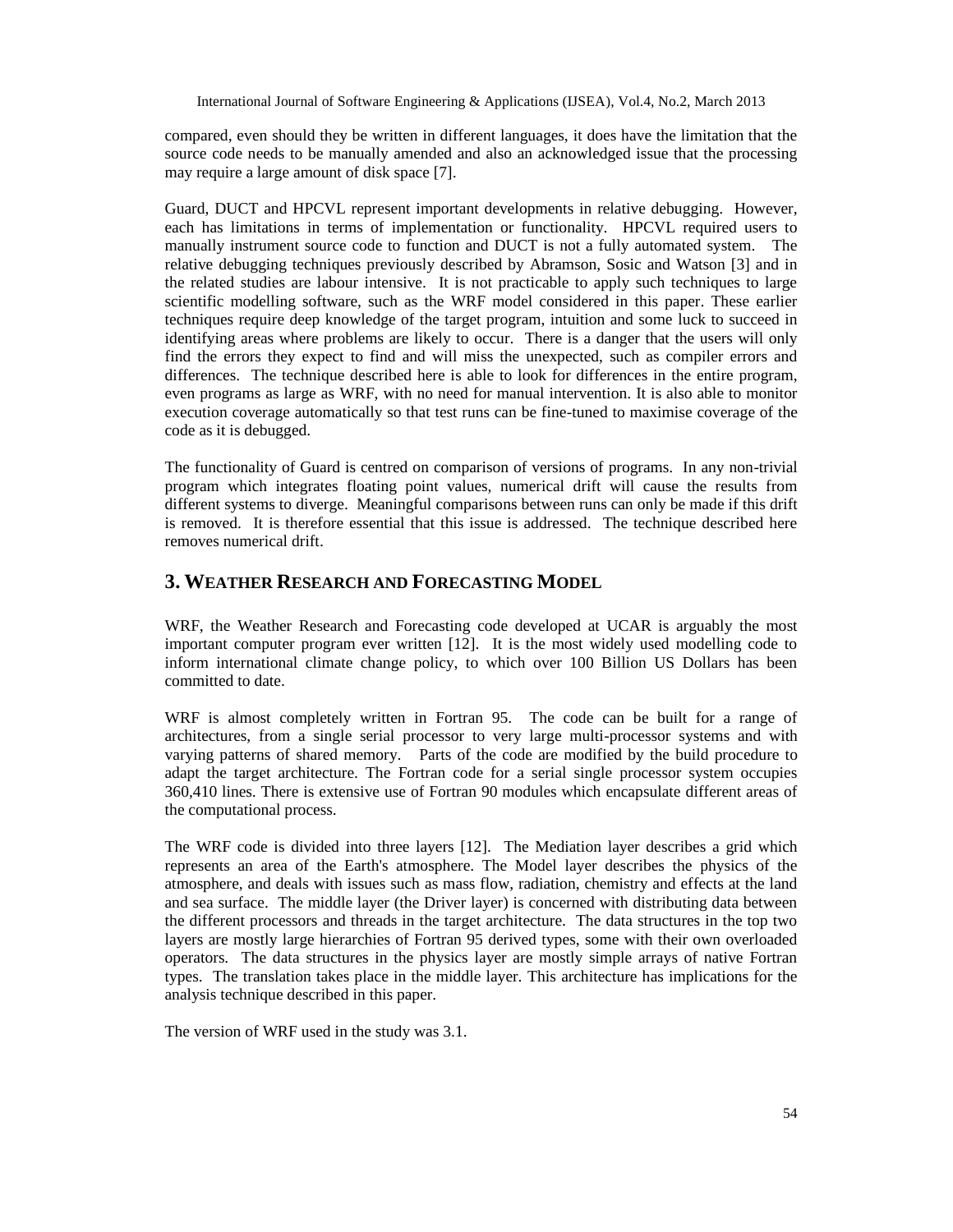# **4. WINFPT TOOLKIT**

The tool used to insert the trace statements into the source code is WinFPT. WinFPT is written and maintained by two of the authors. It analyses Fortran codes in the same way as a compiler, and stores an internal representation of the code, including comments and formatting information. A full static semantic analysis is carried out, and the tool therefore identifies the data types and other attributes of all variables, and the intents (Whether input, output both or neither) of all subprogram arguments. The trace statements are inserted into the code by modifying the internal representation. A new version of the code is generated from the internal representation. Processing of WRF by WinFPT takes about four minutes on a typical PC. The process is fully automated.

The trace file generation is handled by a small Fortran library linked with the modified code. Tools were also written to handle the large trace data files.

# **5. REMOVAL OF NUMERICAL DRIFT**

The technique is as follows:

a) statements are added to the code to capture every quantity produced as the result of a computation. This process is entirely automatic, and is carried out by the WinFPT tools described above. The statements inserted are subroutine calls. The results, a trace of the program flow and all intermediate data, are captured to a text file;

b) the code is run in the first computing environment, and the trace file is generated;

It is possible to run the program in the second environment, to generate a second file and to compare the two traces. This was the original intention of the authors. The results show a very large number of differences as a result of numerical drift and are almost impossible to analyse. Instead:

c) the program is run in the second environment, but the subroutines which captured the trace data in the first run are used to read the original trace file. The values computed are compared with the values read from the first run. There are four possible consequences:

- 1. the results are identical. No action is taken;
- 2. the results are similar (The criteria for similarity are passed as parameters to the program). The values computed are overwritten by the values read from file from the first trace. This prevents numerical drift;
- 3. the results are significantly different. The values and the point in the code where the difference occurred are recorded for investigation. The value computed is overwritten by the value from the first run so that the analysis may continue;
- 4. the program follows a different path through the code. The difference is recorded and the run halts. At present the situation is not recoverable.

## **5.1 Modifications to the Code**

Subroutine calls are inserted automatically into the code to capture or to compare the trace data. For example, a code fragment from WRF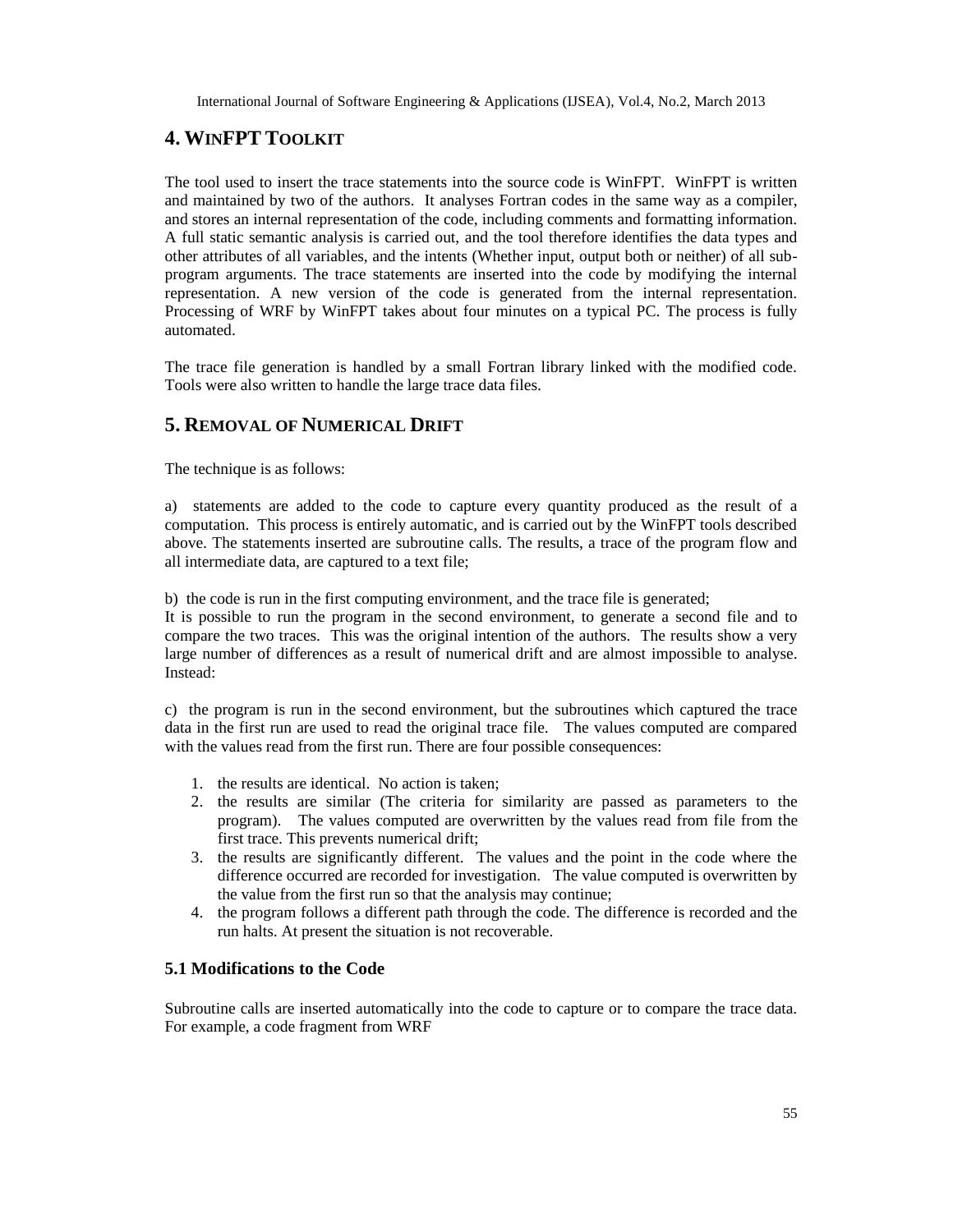```
REAL, PARAMETER :: karman = 0.4
rdt = 1.0 / dtpbl
DO k = 1, kte
 signal(k-1) = znw(k)ENDDO
signaf(kte) = 0.0is modified to:
REAL,PARAMETER :: karman = 0.4
CALL trace_start_sub_program('ACMPBL',6914)
rdt = 1.0/dtpb1CALL trace_r4_data('RDT',rdt,38749)
DO k = 1, kte
 CALL trace_i4_data('K',k,38750)
 signaf(k-1) = znw(k)CALL trace_r4_data('sigmaf(k-1)',sigmaf(k-1),38751)
ENDDO
```
 $signal(kte) = 0.0$ CALL trace\_r4\_data('sigmaf(kte)',sigmaf(kte),38752)

There is a separate data trace subroutine for each primary data type. The arguments are a string, which records the variable assigned, including the field and array indices if any, the variable itself and a unique integer identifier which is used to locate the statement in the code. This identifier is used to check that the same path is followed through the code on each run.

#### **5.2 Criteria for Similarity**

Values from the two runs may differ as a result of numerical drift, and no report is made if they are sufficiently similar. The criteria for similarity are controlled as follows:

i. logical and integer values are required to match exactly;

ii. character values may be required to match, but it was found that there are relatively few character computations in the codes which have been analysed, and most of these are file names which are expected to differ, Provision is therefore made to ignore character variables;

iii. real and complex values are required to differ by less than a percentage difference passed as a parameter to the modified program. In the study of WRF, this criterion was set to 0.1%. However, values close to zero are likely to generate large percentage differences by chance.

Therefore values were also considered to be similar if they differed by less than an absolute criterion, also passed as a parameter. In the study of WRF this was set to 1.0E-10.

## **5.3 Trace Files**

The trace is written to a single ASCII file. The records, which record the data assignments, contain the identifier number, the descriptive string and the value. Values are written in a consistent format, irrespective of the Fortran kind of the data type in order that runs using different data kinds may be compared. Records are also written to mark the entry to and return from each routine.

The trace files are large. A file produced by a very short run of WRF may be of the order of 30 gigabytes. These files are too large to be handled by most text editors, and special tools were written to extract data from them. The files are also slow to produce. The present implementation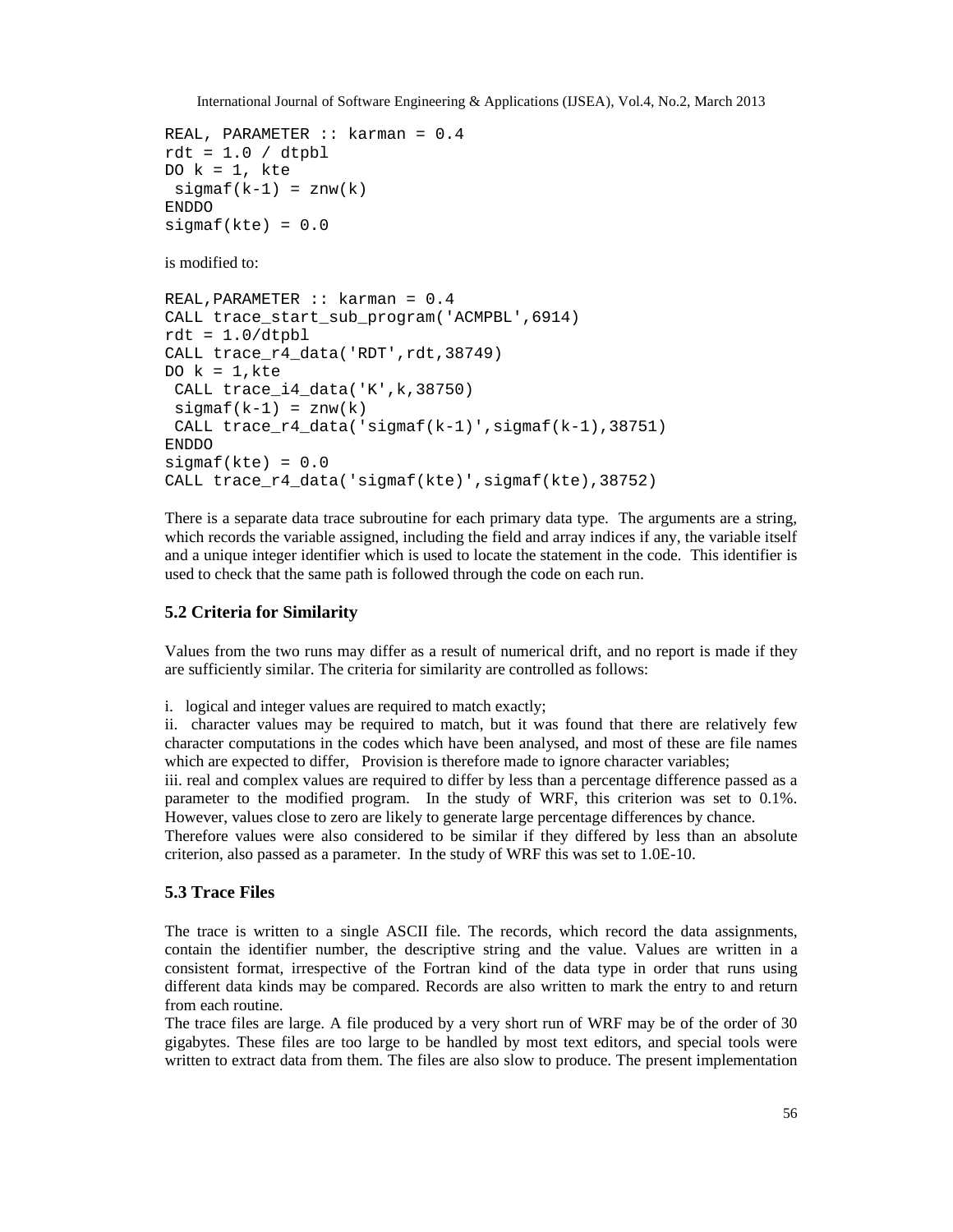of the technique requires the code to be run serially, on a single processor, and the run speed is of the order of ten times slower than the serial un-modified code.

## **6. WRF CASE STUDY**

WRF may be run as a single processor serial program under Linux. Differences are observed between the output data generated by runs under GNU gfortran and Intel ifort . Some differences are due to numerical drift, but the technique also reveals coding and compiler errors. Three examples of the findings are described below.

#### **6.1 Preparing WRF for Analysis**

The build procedure for WRF modifies the code, and generates code automatically to adapt to different computing environments. Code is modified by the sed stream editor and by the cpp C pre- processor. This is necessary because the code must be optimised for different parallel architectures with different arrangements of shared memory. WinFPT cannot analyse the distributed code because it cannot interpret the cpp directives or anticipate the modifications made by sed. The WRF build procedure was therefore interrupted to capture the post-processed Fortran 95 files for analysis. A modified version of the build procedure was written to complete the build from the post-processed files.

#### **6.2 Case 1: An Uninitialised Variable**

The WRF code was processed to insert the trace statements, built with gfortran and a short run was made. The code was rebuilt with ifort and run again. The first difference reported is:

!\*\*\* Trace value error: !Value computed: 148443456 !Trace file line: 24468 NEW\_DOMDESC = 538976288

The value computed for NEW\_DOMDESC by:

ifort is 148443456 gfortran is 538976288

The identifier, 24468, is used to identify the statement in the code where the variable was assigned. The statement is a subroutine call, and the variable should be assigned as an INTENT(INOUT) argument. However, it is never initialised and is not written to in the routine. This is a coding error. The variable is used in the subsequent code. However it is not clear that it has any significant effect on the program results.

#### **6.3 Case 2: A Coding Error, a Compiler Bug and a Poor Fortran 95 Language Feature**

The comparison ifort run halts with the report:

```
!*** Trace error at start of sub-program: ESMF_TIMECOPY
!Trace file line: 9608 STOPTIME = 0
```
ifort starts execution of the subroutine esmf\_timecopy. gfortran does not.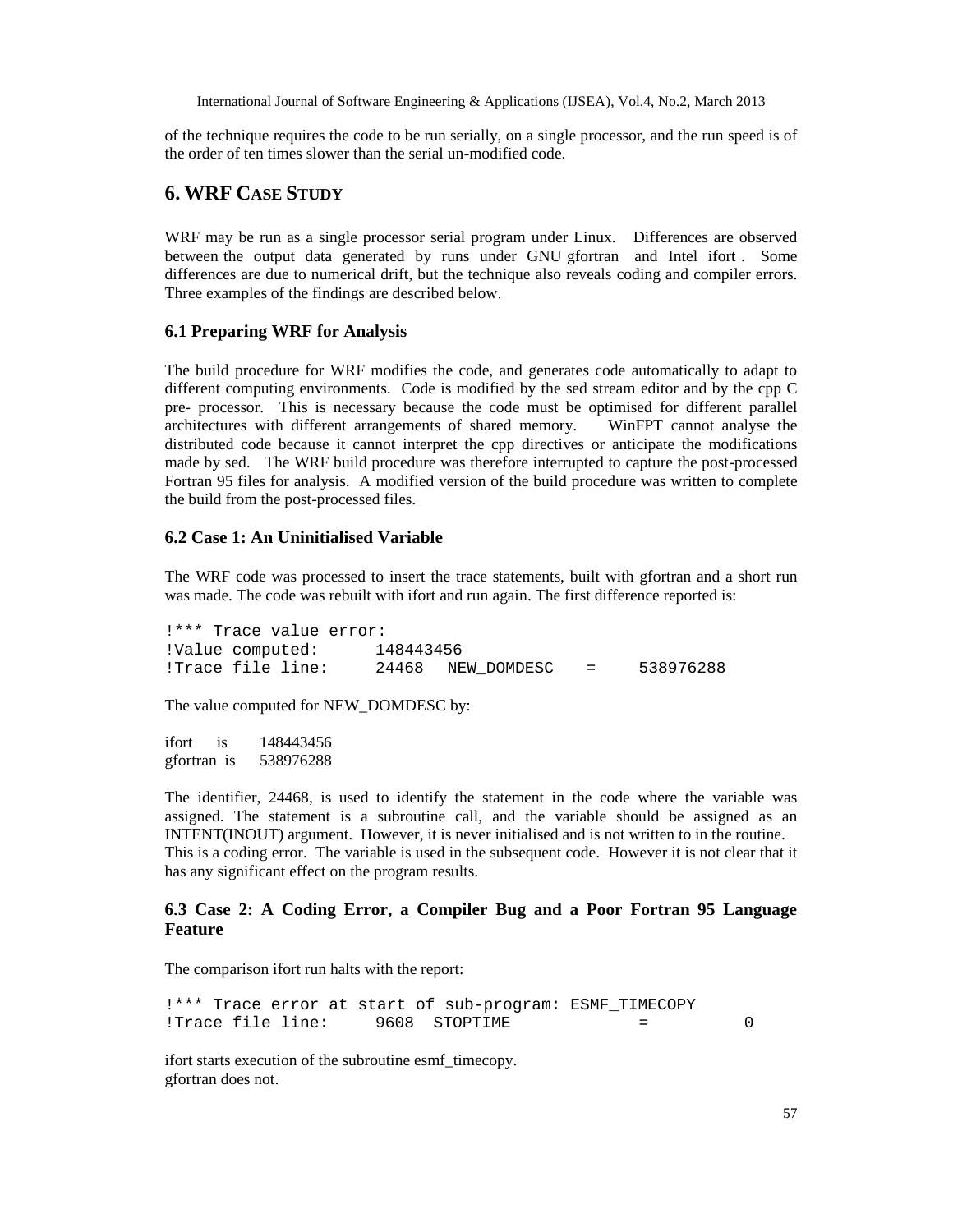1) The Coding Error

The subroutine esmf timecopy is in esmf time.f90 in the MODULE esmf timemod. It is used to overload the assignment of variables of the derived type esmf\_time. The code is:

```
!===========================================================
!
! ESMF Time Module
     module ESMF_TimeMod
!
!===========================================================
               \cdot:
! !PRIVATE TYPES:
    private
!-----------------------------------------------------------
! ! ESMF_Time
          \cdot:
!-----------------------------------------------------------
!BOP
! !INTERFACE:
     interface assignment (=)
! !PRIVATE MEMBER FUNCTIONS:
    module procedure ESMF_TimeCopy
! ! DESCRIPTION:
! This interface overloads the = operator for the
! ESMF_Time class
!
!EOP
     End interface
!
!----------------------------------------------------------
```
There are many calls, but they are written as assignment statements. For example:

clockint%currtime = starttime

The coding error is that there is a leading PRIVATE statement in the module esmf\_clockmod. esmf\_timecopy is declared public, and is therefore visible when the module is used. However, ASSIGNMENT(=) is not declared public. Therefore the overloading of the operator should not be exported.

2) The Compiler Bug

This code works as intended under ifort because of a bug in the ifort compiler. ifort exports the use of the SUBROUTINE esmf timecopy to overload assignment when it exports the routine itself. It should not[5]. The code works as written under gfortran, not as intended.

3) A Poor Language Feature

This is a serious failure in the Fortran 95 language. If an error occurs in the coding of an INTERFACE ASSIGNMENT (=) statement, as occurred here, then the values of the variables on which the overloaded assignment is intended to operate are simply, and silently copied.

#### **6.4 Case 3: Different Orders of Computation (Not an Error)**

The trace report is: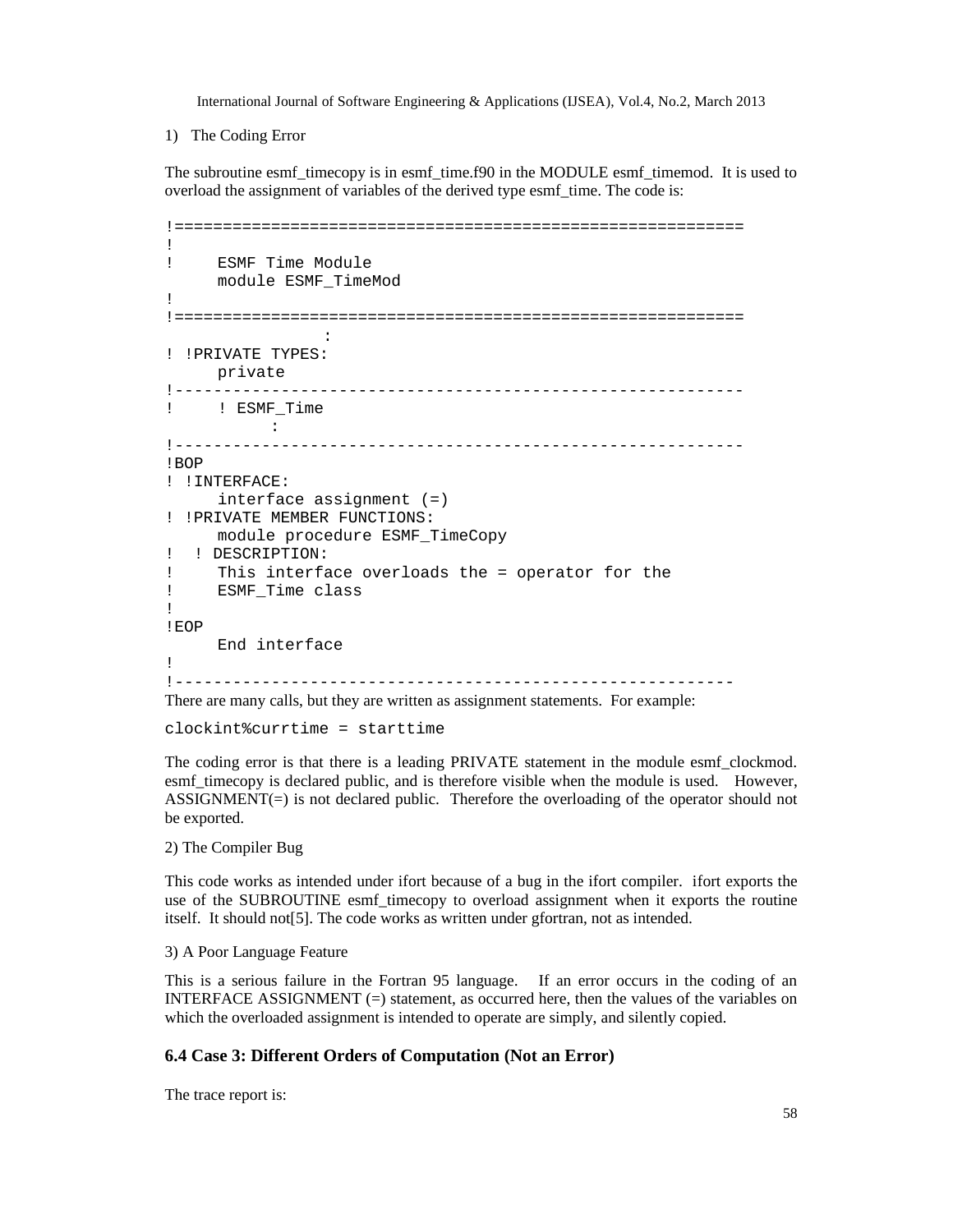```
!*** Trace sequence error:
!Sequence number reached: 2632
!Trace line: 44475387 2444 Start sub-program:
! WRF_PUT_DOM_TI_INTEGER
44475387 2632 Start sub-program: USE_PACKAGE
gfortran called wrf_put_dom_ti_integer
ifort called use_package
The code here is:
IF ((use package(io form)==io netcdf) .OR. \&(use package(io form)==io phdf5) .OR. \&(use_package(io_form)==io_pnetcdf)) THEN
  CALL wrf put dom ti integer(fid, SURFACE INPUT SOURCE', &
  surface_input_source, 1, ierr)
```
Both gfortran and ifort are optimising compilers. Both will evaluate each alternative of the .OR. clause and will stop evaluation as soon as one is true. The Fortran standard explicitly states that the order of evaluation is not defined by the language in this context [5]. The gfortran compiler evaluated the first sub-clause first. The ifort compiler did not, and therefore invoked the function use\_package again.

This is not an error, provided that the function involved has no side effects (which is the case here). However, it is not a good idea to have an undefined pattern of program flow, and the trace analysis traps it.

The present library routines halt the program when the program flow in the second run differs from that in the first. The code was therefore modified for future runs:

```
i use package = use package(io form)
IF ((i use package==io netcdf) .OR. \&(i use package==io phdf5) .OR. \&(i_use_package==io_pnetcdf)) THEN
  CALL wrf_put_dom_ti_integer(fid,'SURFACE_INPUT_SOURCE', &
  surface_input_source,1,ierr)
```
#### **6.5 Further Analysis of WRF**

A coverage analysis of the WRF code indicated that only 18% of the code was visited in the runs which were analysed. This is to be expected. In a single WRF run, only one of 14 possible physics regimes is selected, and the atmospheric physics code is the largest part of the program. The intention of future work on the project is to analyse all of the physics code. There are also many static analyses carried out by WinFPT which expose features in the code which should be corrected.

# **7. IMPLICATIONS FOR WRF**

The WRF modelling system is complex and exploits many Fortran capabilities that permit compile-time checking, such as modules and interfaces. The code is largely Fortran compliant, which is gauged by the number of successful compiler ports: IBM xlf, PGI, Intel, gfortran, g95. While the architecture of the WRF model is sound, over the years capabilities and code have been added through accretion by many different developers and contributors of the modelling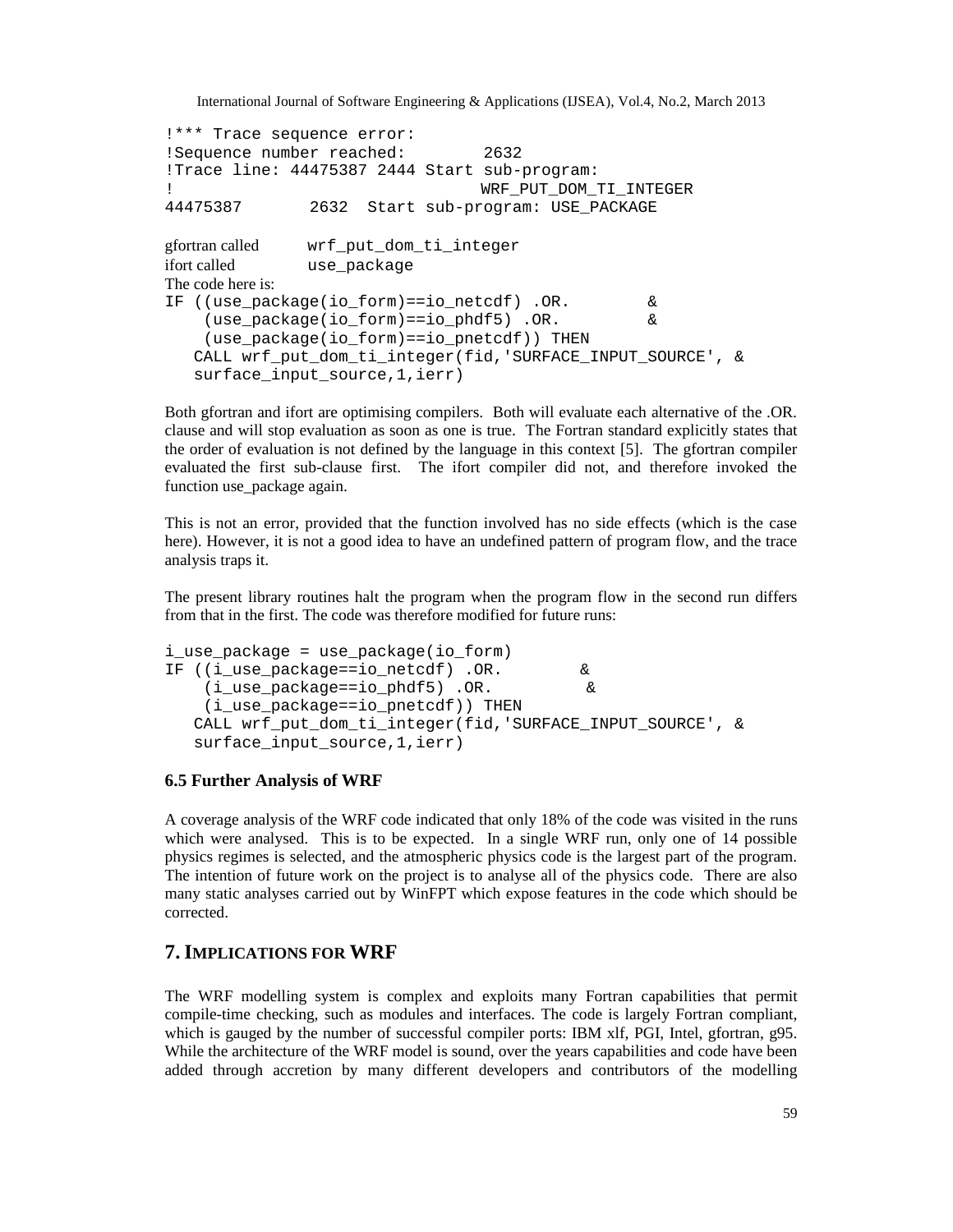community. The complicated nature and background of the source code means that the software has accumulated inconsistencies and inefficiencies with respect to the strict Fortran standards. The initial tangible benefit that the WinFPT analyses provide is run-time stability. The FPT group is working on identifying coding errors in the WRF model. For example, they have already identified improper usages of an overloaded "=" when ESMF calls are made, and a returned value into a parameter. These errors constitute the visible portion of the iceberg for unknown, lurking bugs that could trigger failed forecasts for no apparent reason. These problems are also likely to be a source of different behaviour when running on different machines, such as when porting from one OS/compiler to another. Just as the WRF community greatly benefits from having thousands of users investigate the code and identify problems in the physical parameterization schemes, so the community will also benefit from having a tool that identifies (for later correction) errors in the Fortran code which will reduce the exposure to model failures.

With the broad usage of the WRF code across many different hardware and software systems, the intercomparability of model results becomes tantamount. Here also the WinFPT tool is able to provide a solution by allowing a fine-grained granularity comparison of results while the model is integrating.

## **8. CONCLUSIONS**

The technique described isolates coding and compiler errors which lead to differences in performance when the same program is run in different computing environments. It has the advantage that it is highly automated, and requires very little human intervention. However, it is computationally intensive, and currently requires code to be run serially on a single processor. Initial investigation making use of the techniques described has enabled a number of issues to be discovered. These issues can be related to coding in the model and the compilers used to build the code. The paper discusses three findings from the experiments that have been performed. These represent important validation of this technique, and the intention of the project is to apply the technique to include broader coverage of the WRF model code.

The initial experiments have focussed on single processor builds of the WRF model. By making use of alternative test suites, it is envisaged that coverage of the WRF code will be significantly increased from the 18% which has currently been achieved. However, this could be further improved by expanding the experimentation to also include multiprocessor builds. One aim of future work on the project is to investigate the combination of aspects of this technique and the relative debugging techniques developed by Abramson et al. [2] to analyse runs made on multiprocessor systems.

The technique described here offers the possibility of a new phase in software development in which software validation can be enhanced by comparing execution on different compilers to track down bugs that would be difficult or impossible to detect otherwise. This is especially useful where immature compilers are involved.

#### **REFERENCES**

- [1] D. Abramson and R. Sosic. A debugging and testing tool for supporting software evolution. Automated Software Engineering: An International Journal, 3(3/4):369–390, August (1996).
- [2] D. Abramson, I. Foster, J. Michalakes and R. Sosic. Relative debugging and its application to the development of large numerical models. In Proceedings of the 1995 ACM/IEEE conference on Supercomputing, ACM, New York, Article 51.(1995)
- [3] D. Abramson, R. Sosic, C. Watson, "Implementation techniques for a parallel relative debugger," Parallel Architectures and Compilation Techniques, 1996., Proceedings of the 1996 Conference on , vol., no., pp.218-226, Oct (1996)